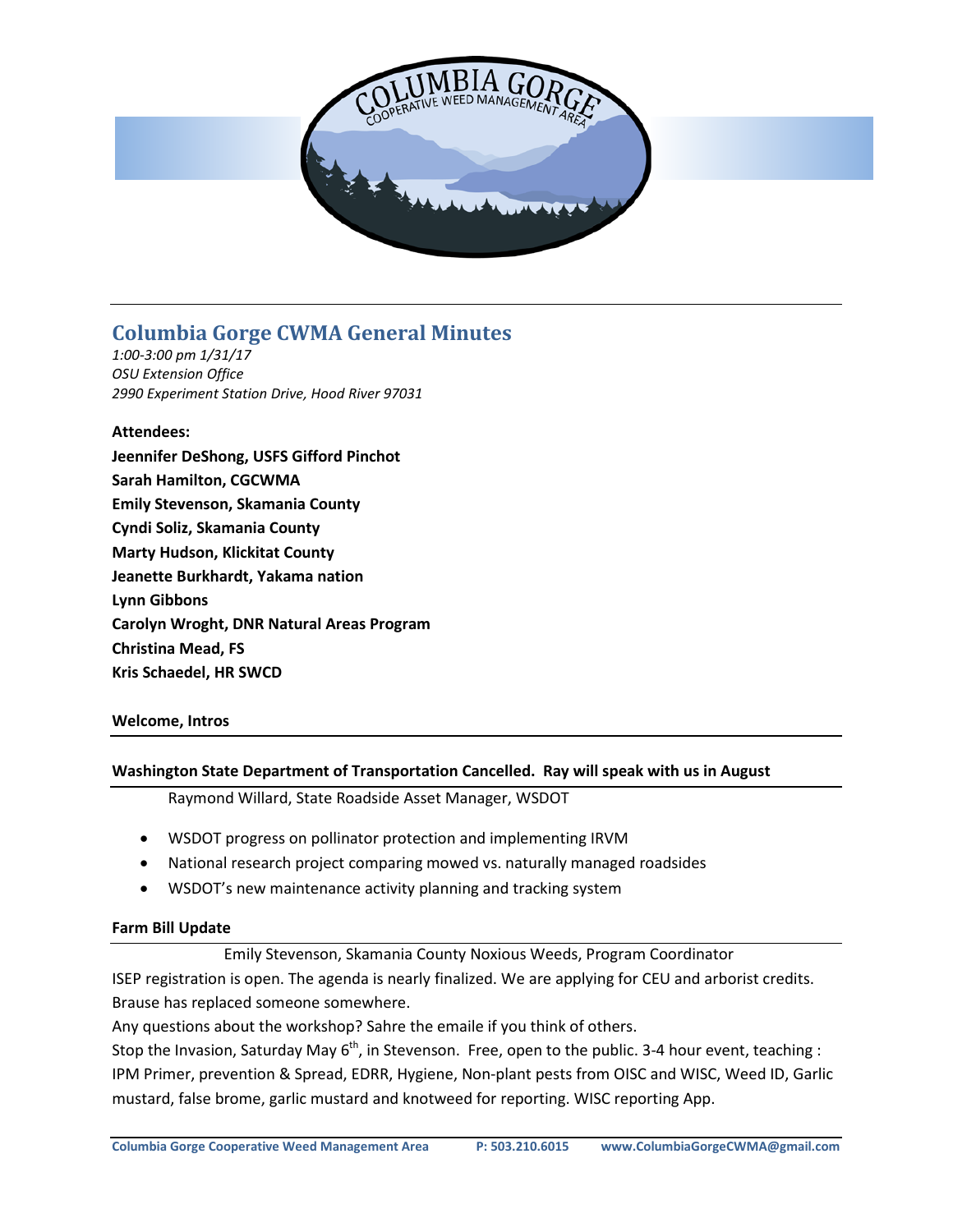Cyndi will talk about the control of common weeds,

Ivy, thistle, tansy, scotch broom, blackberry, tree of heaven, etc. Divide up annuals, perennials, woody, vine, etc and teach folks about control methods.

Give flyer to folks to help get the word out to folks.

Sara: Friends will put on a gorge field day. Emily will, also. Sara will send the information to the group. There ill be an ag expo and chicken show that day. We currently have a room at the expo annex. The library has a room that holds 60 people, but you can't reserve the room until 1 month prior to the event. Bonneville dam is an option. Waterfront park and cascade locks is also an option. We are keeping the date, but the venue may change.

Master gardeners and NPS.

We will set up a registration for the free event.

BMP's: formatted and in the process of being edited.

They will be ready prior to the training: Stop the Invasion!

We are adding species t the EDRR booklet: houndstongue, diffuse, spotted and meadow knapweeds, arum, puncturevine.

We may need to remove some species to prevent extra costs.

We received funding for next year, fiscal year 17, to do more of the same.

BMP's:

Timeline to have them online.

They will have QR Code that should be linke to our website.

Herbicides on BMP's: We ave all the possible disclaimers, trade names as trade names only, follow the label, refer to the PNW handbook, etc.

If anyone wants to contribute to the BMP development, contact us.

Jeanette has offered again to edit.

1<sup>st</sup> of April?

Last fall someone called Marty about starthistle, which was actually skeletonweed.

We could reference an app that identifies plants. I don't think there is a good one in the area.

Justin might know if there is a plant ID app fr our area.

Field day for Friends of the Gorge: Western gorge, June  $2<sup>nd</sup>$ , 10-3. Eastern Gorge, Marty, June 8<sup>th</sup>. Approx. 15-20 people.

Send Weeds of the gorge Update suggestions ASAP: Mid February

#### **Steering Committee Update**

Next meeting, April  $4<sup>th</sup>$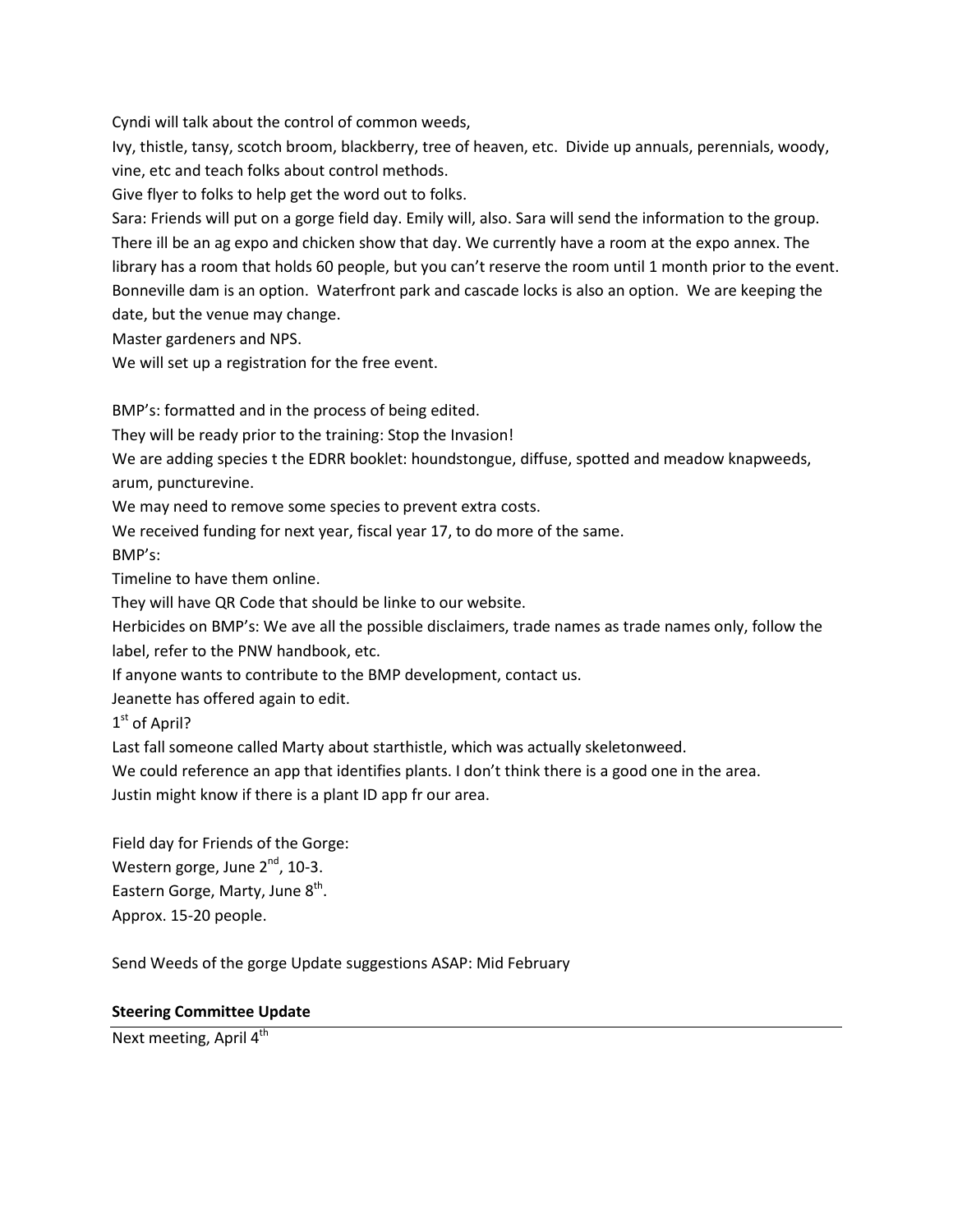We have been working on advertising for both workshops. ISEP is coming up. Cyndi is formatting the BMPs: The group may have a slush fund and be able to spend :Billboards, website updates, boot brushes, natural area permits. T-Shirts, Hats.

Hood river is continuing the weed of the month program. The articles are drafted. Edits are coming. Slush-fund: Partnering print with video psa's for the weed of the month. Put it on you tube. Jeanette could try making one of these. She has some video editing knowledge. # old ons, 3 new: New English ivy, tree of heaven, Canada thistle. Returnees: Knotweed, puncturevine and knapweed.

How much would videos cost. If Anne does radio and voice annaouncements, she would be a good voice to have on the videos.

Emily: With the farm bills money, we have money to purchase a mic system fo rhte trainings. Does anyone have information?

# **Education & Outreach Update**

April 24<sup>th</sup>, CWMA field Day. Oak release sies with fire and without.

Robin is not available on the 24<sup>th</sup>, but Katie or roland will be available.

The Courtney road area is a good area, because they have both fire, non-fire, and thinned. It also has easier access.

Rowena dell is also and option.

He may be able to attend if we choose a different day.

Is Courtney rd all day? Catherine Creek is also right there. There are restrooms, and a park at the trailhead at the bottom.

The Ed & Out meeting will discuss this further

# **Member Updates and Observations Roundtable**

Bill 2043: funding for ODA. \$1000000. Asking for letters of support before next Monday.

Hood River County Weed board supported what Dave Spranger was saying and wrote a letter. The SWCD will send the letter instead of HRCWB.

Vern: WIN will be creating a new Oregon Dunes EDRR netwrk thanks to NFWF Pull-ingt-together initiative. OSWB will be meeting in Salem. Subcommittees will be meeting to create a plan to battle ludwigia and aquatic invasives.

His position at WIN will be opening up.

Jeaneete:

New strain of perennial wheat- salish blue. Creeping bentgrass is an issue everywhere. Salish blue: Cross between bunchgrass and wheat.

Columbia Gorge Fisheries and watershed sciences conference. YKFP.org/Klickitat/sci con. Open to everyone.